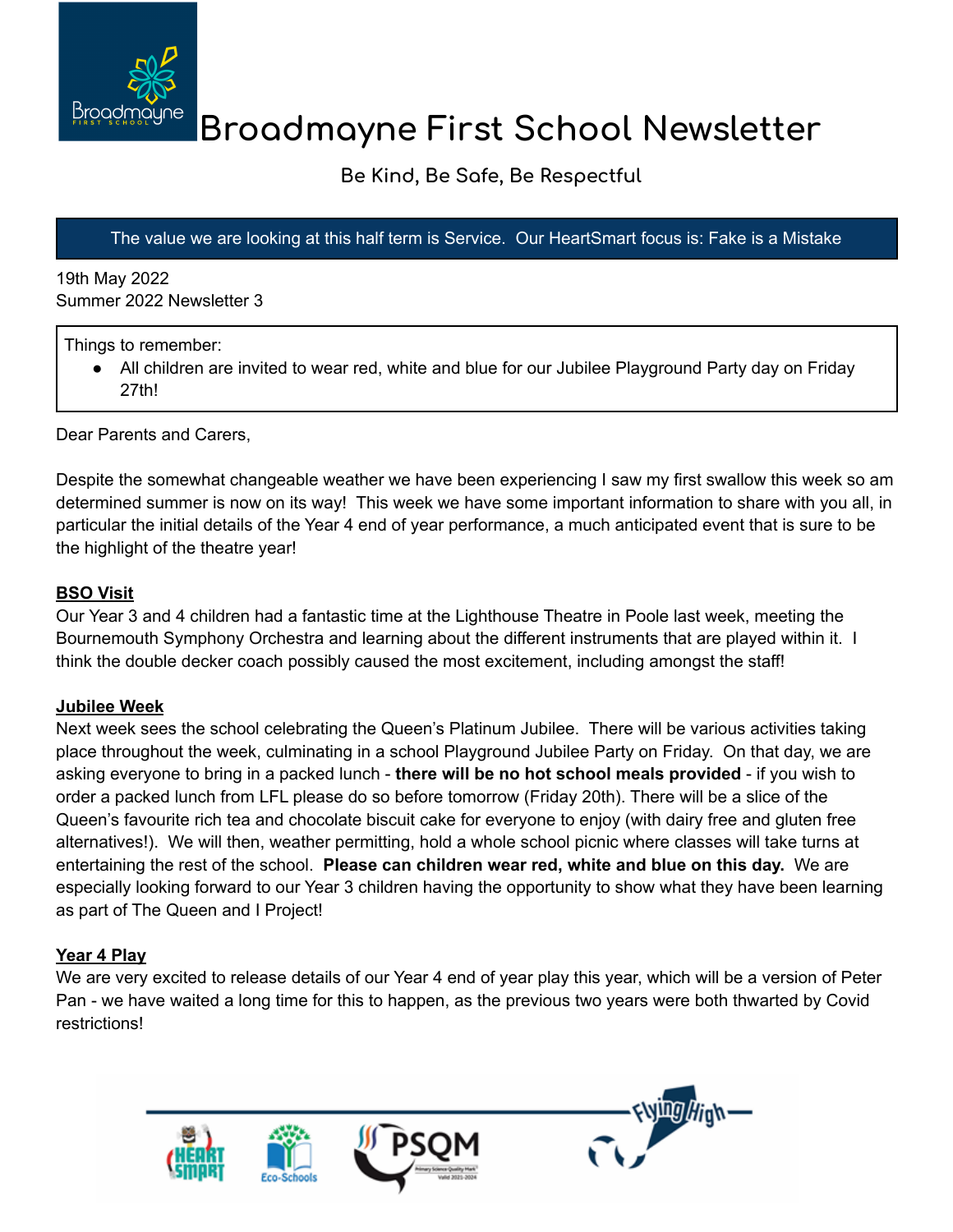

Every class will have a part in the play, from mermaids to pirates and various parts between. We will be performing the play at Broadmayne Village Hall across two evenings - details of tickets will be sent out nearer the time. In the meantime please note for your diaries:

Friday 8th July morning - full dress rehearsal for whole school

Wednesday 13th July 6pm performance

Friday 15th July 6pm performance

Please look out for further information from class teachers with regards to parts and costumes.

#### **Swimming**

Next week our children will all be visiting the pool to talk about water safety and remind themselves of the rules around water safety.

Swimming will then begin on **Monday June 6th** - timetable as below. Swimming is both an essential life skill and part of the PE curriculum and all children are expected to take part. If you wish your child to wear goggles please ensure you have completed the forms sent out by class teachers.

|              | <b>Morning</b>                         | <b>Afternoon</b> |
|--------------|----------------------------------------|------------------|
| Mon          | Year 2<br>Reception                    | Year 4           |
| <b>Tues</b>  | w/c 20/6/22<br>Year 4 instead of Thurs | Yr <sub>3</sub>  |
| Wed          |                                        | Yr <sub>1</sub>  |
| <b>Thurs</b> | Year 4 until 20/6/22                   | Yr <sub>3</sub>  |
| Fri          | Year 2<br>Reception                    | Yr <sub>1</sub>  |

As always, a huge thanks to those parents who have offered to come along to help out with sessions, as we wouldn't be able to organise this without you.

Yours faithfully, Mrs Collings





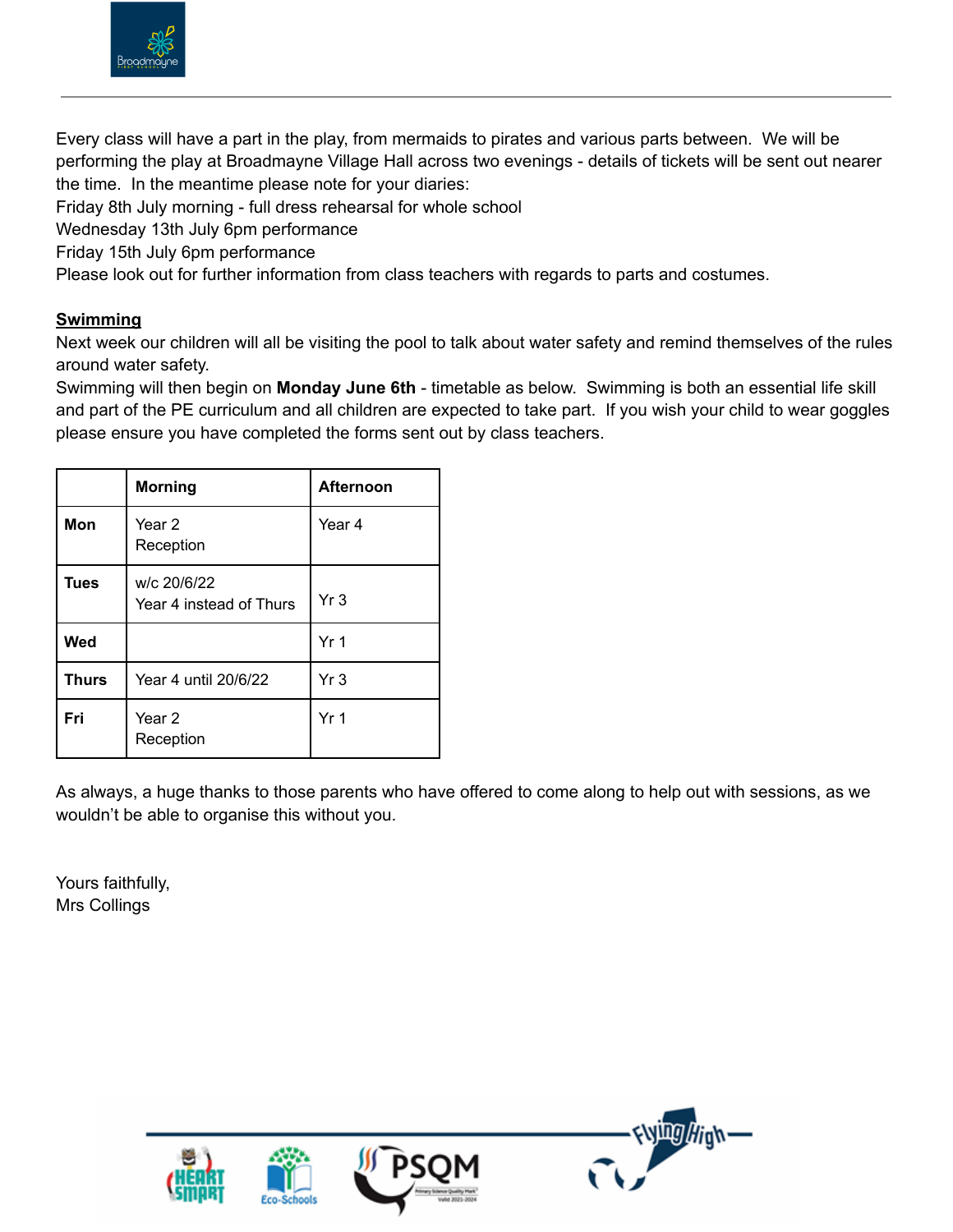

#### **Calendar Dates- SummerTerm 2022**

| <b>Date</b>                | Time                | Event                                                                              |
|----------------------------|---------------------|------------------------------------------------------------------------------------|
| <b>MAY</b>                 |                     |                                                                                    |
| Thursday 19th              | 6.30pm              | Reach and Rescue training for volunteers                                           |
| Friday 27th                |                     | Queen's Jubilee Playground Party<br>Last day of half term                          |
| Mon 30th - Friday 3rd June |                     | Half term                                                                          |
| <b>JUNE 2022</b>           |                     |                                                                                    |
| Monday 6th                 |                     | Return to School<br>Let's Count Day<br>Start of World Wise Week<br>Swimming begins |
| Tuesday 7th                |                     | Whole class photos                                                                 |
| Wednesday 8th              | During school hours | Year 2 farm visit                                                                  |
| Thursday 9th               |                     | <b>BioBlitz Day</b>                                                                |
| Friday 17th                | AM                  | D Day museum WW II vehicles visiting Year 4                                        |
| Tuesday 21st               | AM                  | Reception class visit to THS - Rocket Workshop                                     |
| Thursday 23rd              | All day             | Year 4 Sail for a Fiver (SUP) - Portland Sailing Academy                           |
| Thursday 28th              | During school hours | Year 4 farm visit                                                                  |
| Thursday 30th              |                     | Year 1 visited by Anne Brown from the Shire Hall                                   |
| <b>JULY 2022</b>           |                     |                                                                                    |
| Thursday 7th               |                     | Transition Day - Year 4 spend the day at new middle schools                        |
| Friday 8th                 | AM<br><b>PM</b>     | Whole school dress rehearsal Peter pan<br>Sports Day                               |
| Tuesday 12th               |                     | Full Governing Board meeting                                                       |
| Wednesday 13th             | 6pm                 | Peter Pan - Village Hall                                                           |
| Thursday 14th              |                     | In-house football tournament                                                       |
| Friday 15th                | PM<br>6pm           | Reserve Sports Day<br>Peter Pan - village hall                                     |
| Monday 18th                | AM<br><b>PM</b>     | Y4 Bikeability<br>Dance Day performance                                            |
| Tuesday 19th               | AM                  | Y4 Bikeability                                                                     |